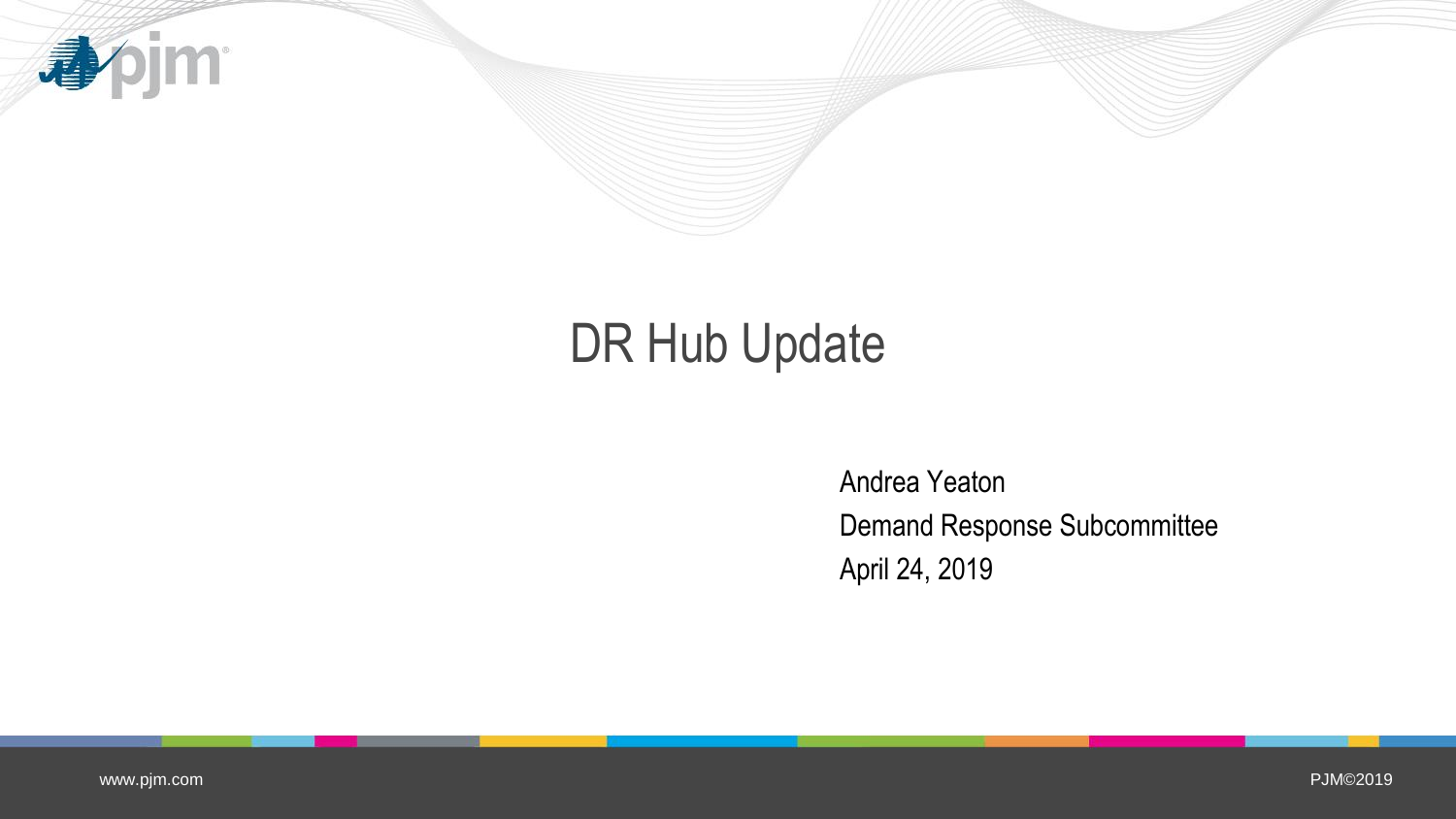

April Release

- New Location and CBL Review enhancements:
	- Adopted from the DERS stakeholder process and targeted at DER/BtMG used for DR activity
	- Manual 11: The CSP will indicate if the generator is interconnected to allow injections onto the transmission and distribution system
- Web Services: new XSD Release Notes posted [here.](https://pjm.com/-/media/etools/dr-hub/dr-hub-xsd-april-2019-release-notes.ashx?la=en)
	- **Location creation or modification using Web Services must use the new XSD if you have a generator or battery on a location**
- Release Dates:
	- Train April 16 completed
	- **Prod – May 21, 2019** (after deadline for new Load Management registrations)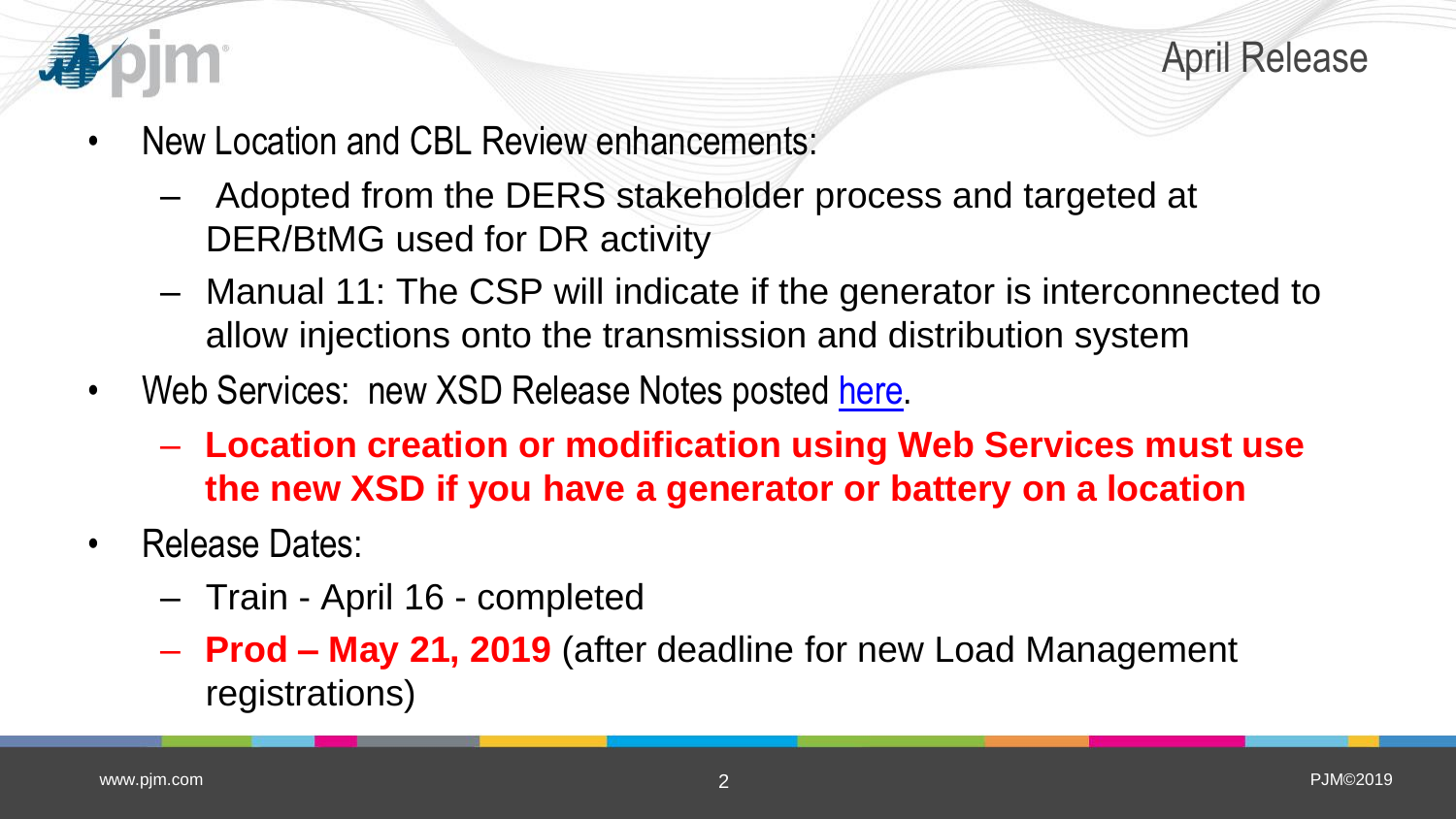

New Location Fields

- Generators
	- Agreement Type: Required, values are "None", "WMPA (wholesale)", "ISA (wholesale)", "NEM/Purpa/Other"
	- Injection Rights (MW): Required if Agreement Type is WMPA or ISA
- Batteries
	- Agreement Type: Required, values are "None", "WMPA (wholesale)", "ISA (wholesale)", "NEM/Purpa/Other"
	- Injection Rights (MW): Required if Agreement Type is WMPA or ISA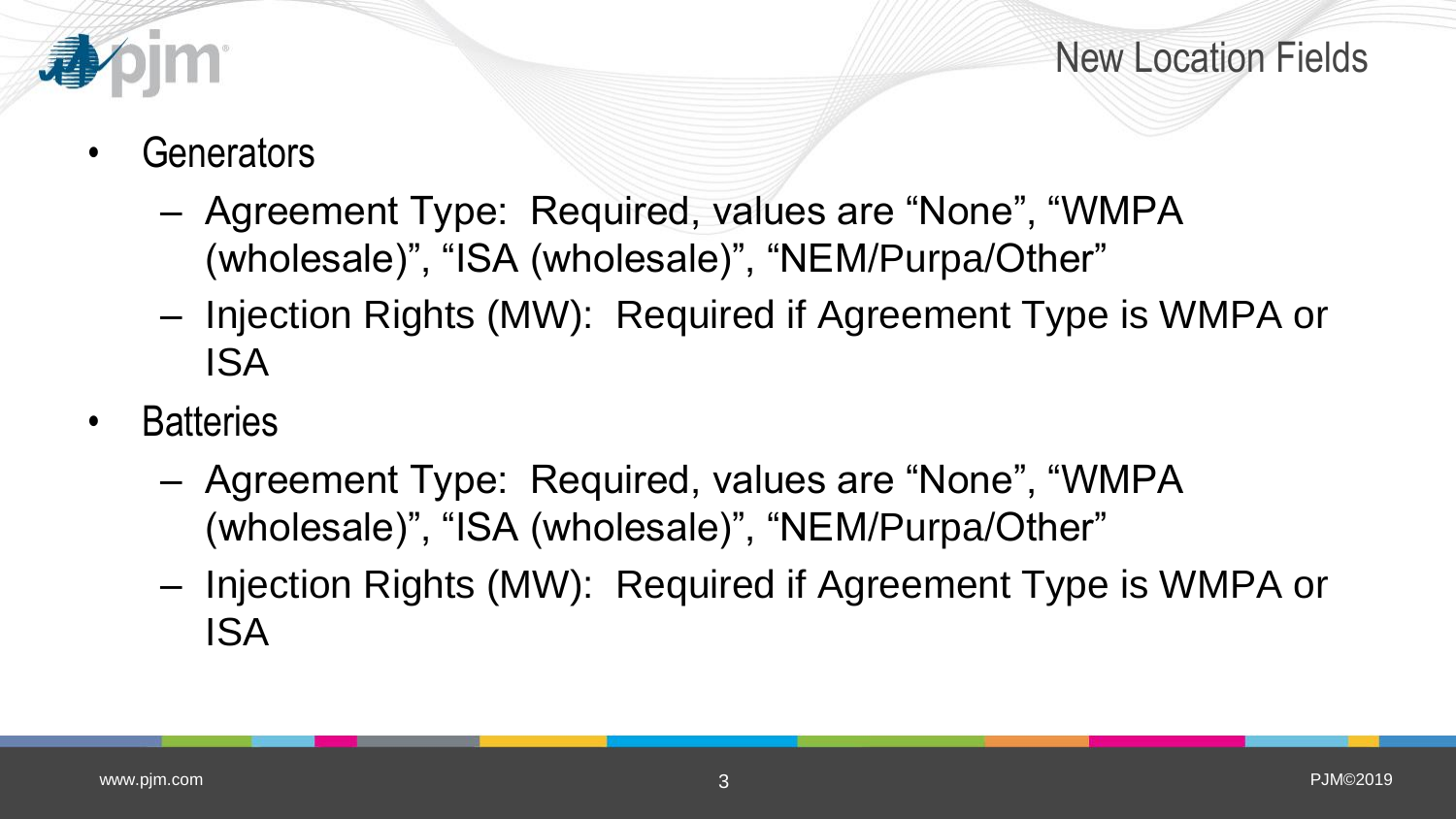



- WMPA Wholesale Market Participation Agreement
- ISA: Interconnection Service Agreement
- NEM Net Energy Metering
- Purpa Public Utilities Regulatory Policies Act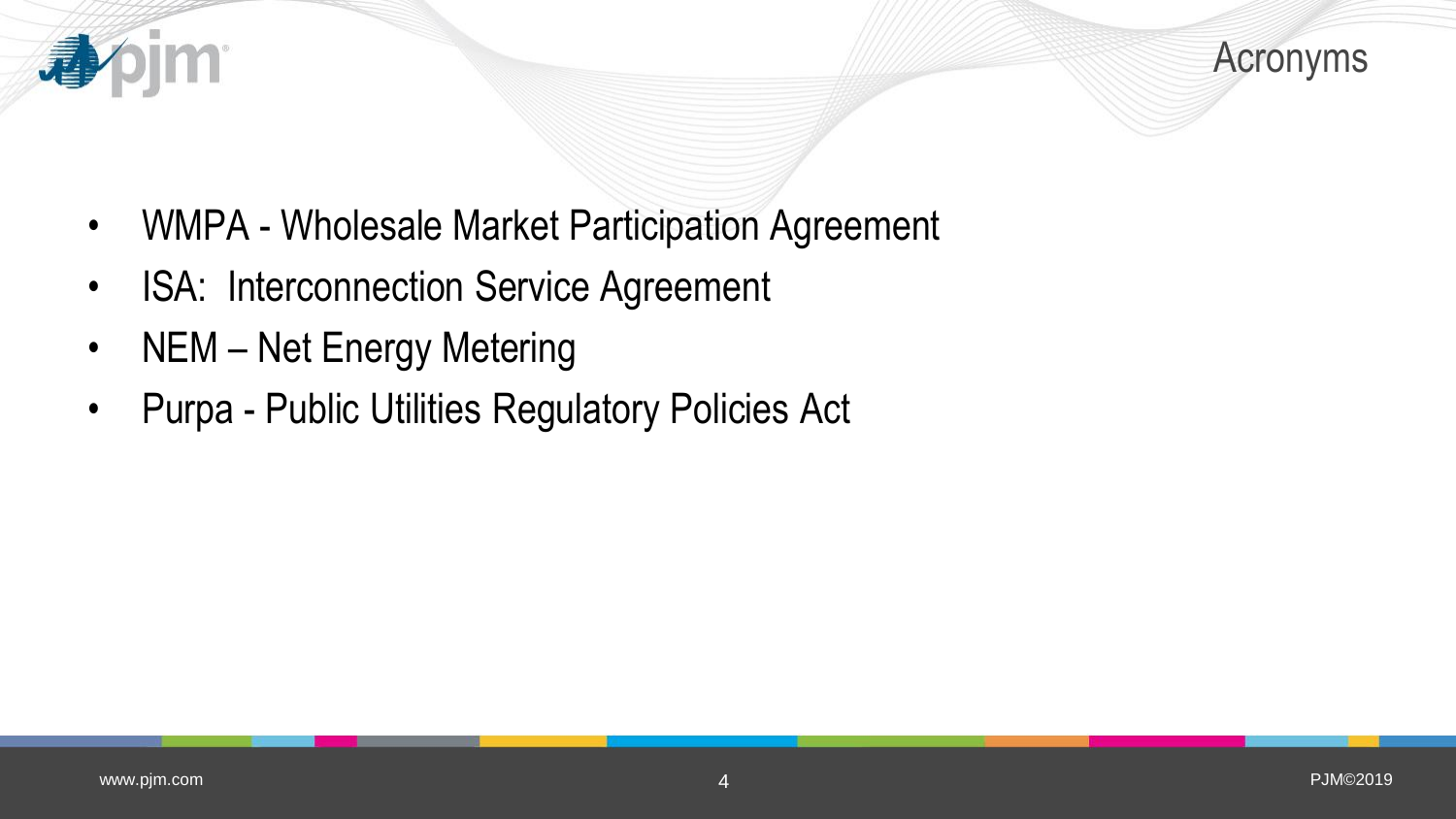

#### Generator Attributes on Location

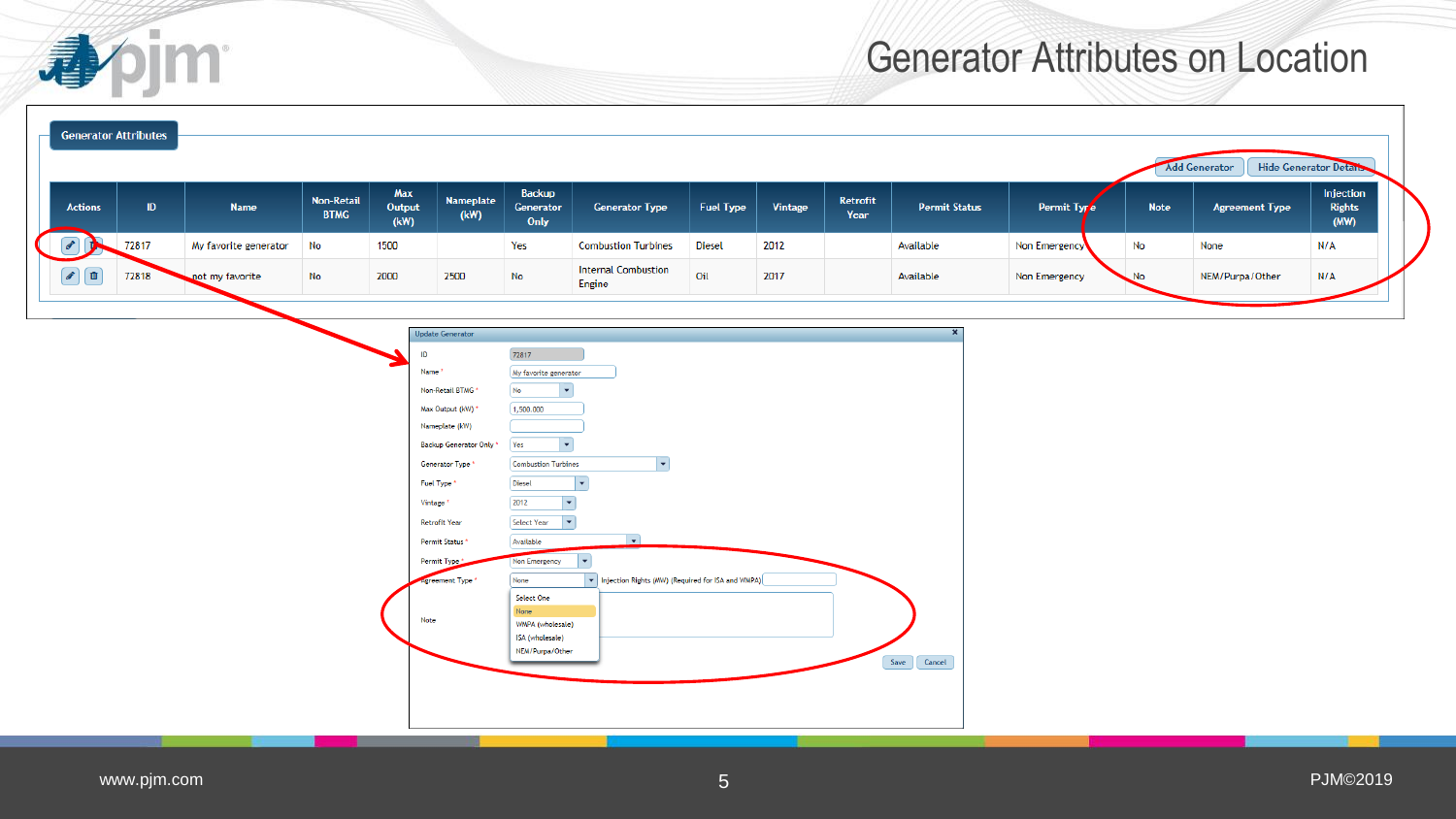

## Battery Attributes on Location

| $\mathsf{ID}^-$<br><b>Actions</b> | <b>Battery Capacity (kW</b><br>Max Output (kW)<br>1C) | Vintage                             | Chemistry                                                   | Type | <b>Note</b> | <b>Agreement Type</b> | <b>Injection Rights</b><br>(MW) |
|-----------------------------------|-------------------------------------------------------|-------------------------------------|-------------------------------------------------------------|------|-------------|-----------------------|---------------------------------|
| $\bigcirc$<br>$242$               | 4500                                                  |                                     |                                                             |      | No          | WMPA (wholesale)      | 500                             |
|                                   |                                                       |                                     |                                                             |      |             |                       |                                 |
|                                   | <b>Update Battery</b>                                 |                                     |                                                             |      |             | $\pmb{\times}$        |                                 |
|                                   | ID                                                    | ( <b>242</b>                        |                                                             |      |             |                       |                                 |
|                                   | Max Output (kW) *                                     | 4,500.000                           |                                                             |      |             |                       |                                 |
|                                   | <b>Battery Capacity (kW 1C)</b>                       |                                     |                                                             |      |             |                       |                                 |
|                                   | Vintage                                               | $\blacktriangledown$<br>Select Year |                                                             |      |             |                       |                                 |
|                                   | Chemistry                                             | Select One                          | $\mathbf{v}$                                                |      |             |                       |                                 |
|                                   | Type                                                  | Select One<br>$\blacktriangledown$  |                                                             |      |             |                       |                                 |
|                                   | Agreement Type *                                      | WMPA (wholesale)                    | ▼ Injection Rights (MW) (Required for ISA and WMPA) 500.000 |      |             |                       |                                 |
|                                   |                                                       |                                     |                                                             |      |             |                       |                                 |
|                                   |                                                       |                                     |                                                             |      |             |                       |                                 |
|                                   | Note                                                  |                                     |                                                             |      |             |                       |                                 |
|                                   |                                                       |                                     |                                                             |      |             |                       |                                 |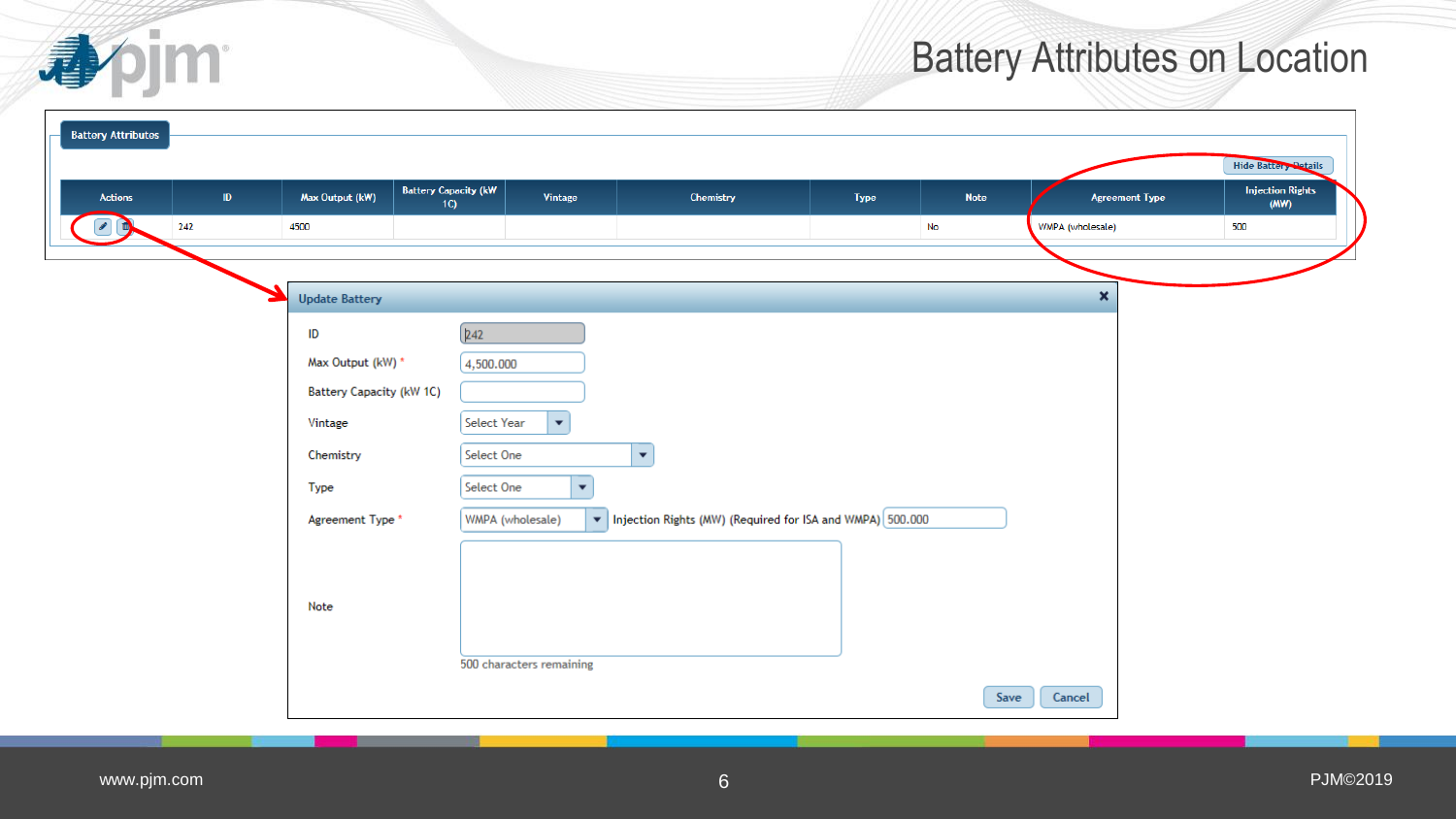



- CBL Review enhancement for **Economic registrations only**
	- Registrations with a location with Type of Agreement = WMPA or ISA must submit a CBL Review with WMPA/ISA Interconnection reason before you may submit the registration for EDC/LSE review

– DR Ops will contact you to discuss the Interconnection Agreement

|                                                                                                          | – DR Ops will contact you to discuss the interconnection Agreement                                 |                   |                                                 |                             |             |                                       |          |                                    |                 |                    |                     |                  |                       |
|----------------------------------------------------------------------------------------------------------|----------------------------------------------------------------------------------------------------|-------------------|-------------------------------------------------|-----------------------------|-------------|---------------------------------------|----------|------------------------------------|-----------------|--------------------|---------------------|------------------|-----------------------|
|                                                                                                          | <b>CBL Test</b><br>Add CBL Test<br>+ Submit CBL Review<br>+ Submit CBL Test<br>+ Upload Meter Data |                   |                                                 |                             |             |                                       |          |                                    |                 |                    |                     |                  |                       |
| <b>CBL Method</b>                                                                                        | 3 Day Types with SAA (DEFAULT)                                                                     |                   | $\overline{\phantom{a}}$<br><b>Basis Window</b> |                             |             | <b>RRMSE</b>                          |          |                                    |                 |                    |                     |                  |                       |
| <b>Action</b>                                                                                            | <b>Report Type</b>                                                                                 | <b>Start Date</b> | End Date $\Theta$                               | <b>Start</b><br><b>Hour</b> | End<br>Hour | CBL Method $\Theta$                   | Date Run | Score (%)<br>$\boldsymbol{\Theta}$ | Result $\Theta$ | # of Days $\Theta$ | Run status $\Theta$ | Summary $\Theta$ | Submitted by $\Theta$ |
|                                                                                                          | $\mathbf{r}$<br><b>RRMSE</b>                                                                       |                   |                                                 | 14                          | 19          | 3 Day Types with SAA (DEFAULT)<br>▏▼▏ |          |                                    |                 |                    |                     |                  |                       |
| Records Per Page: $10 \, \triangleright$<br>$(1 \text{ of } 1)$ $\Rightarrow$ $\Rightarrow$<br>$14$ $-4$ |                                                                                                    |                   |                                                 |                             |             |                                       |          |                                    |                 |                    |                     |                  |                       |
| 1 $record(s)$                                                                                            |                                                                                                    |                   |                                                 |                             |             |                                       |          |                                    |                 |                    |                     |                  |                       |
|                                                                                                          |                                                                                                    |                   |                                                 |                             |             |                                       |          |                                    |                 |                    |                     |                  |                       |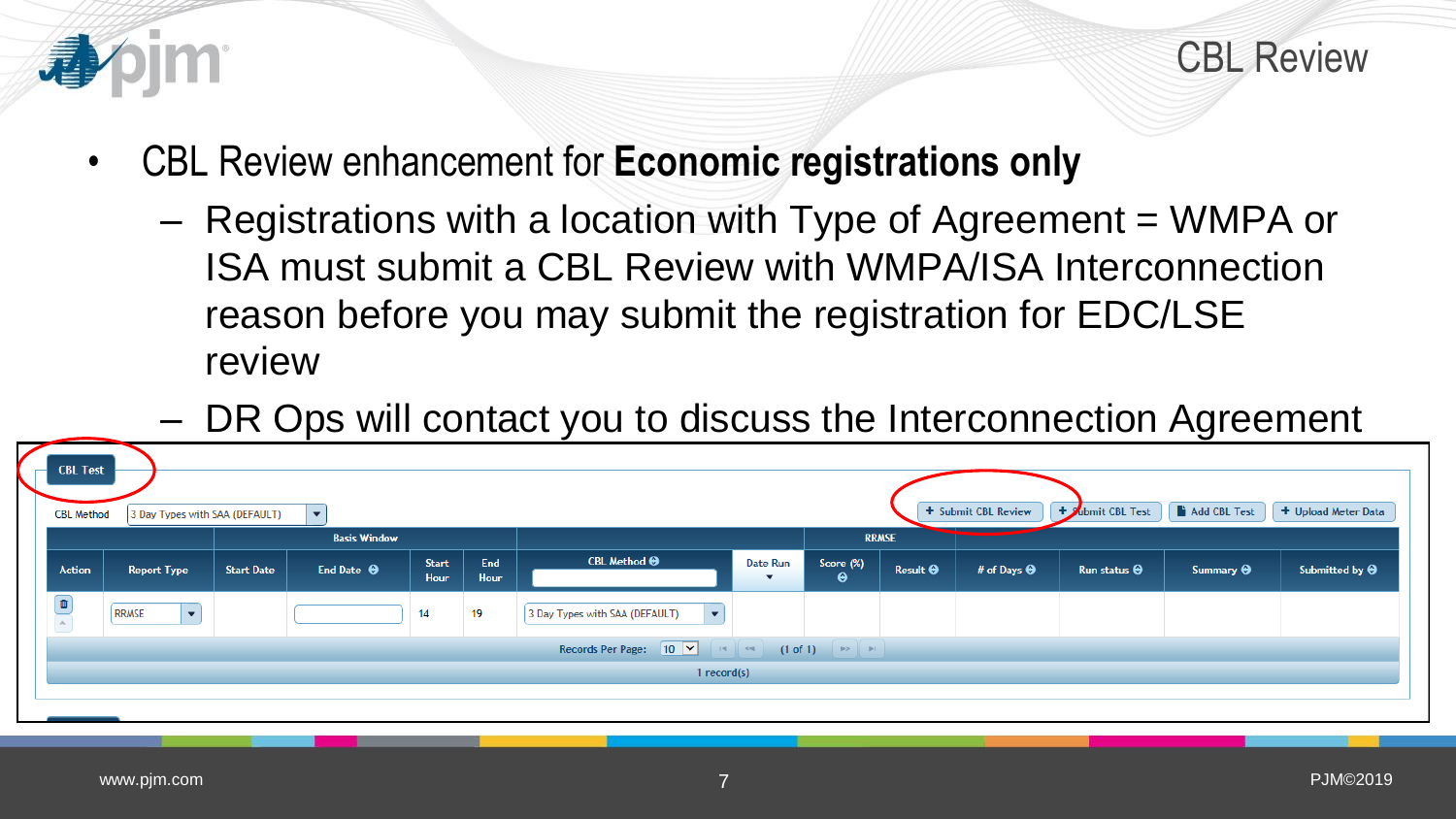

#### Choose WMPA/ISA for reason

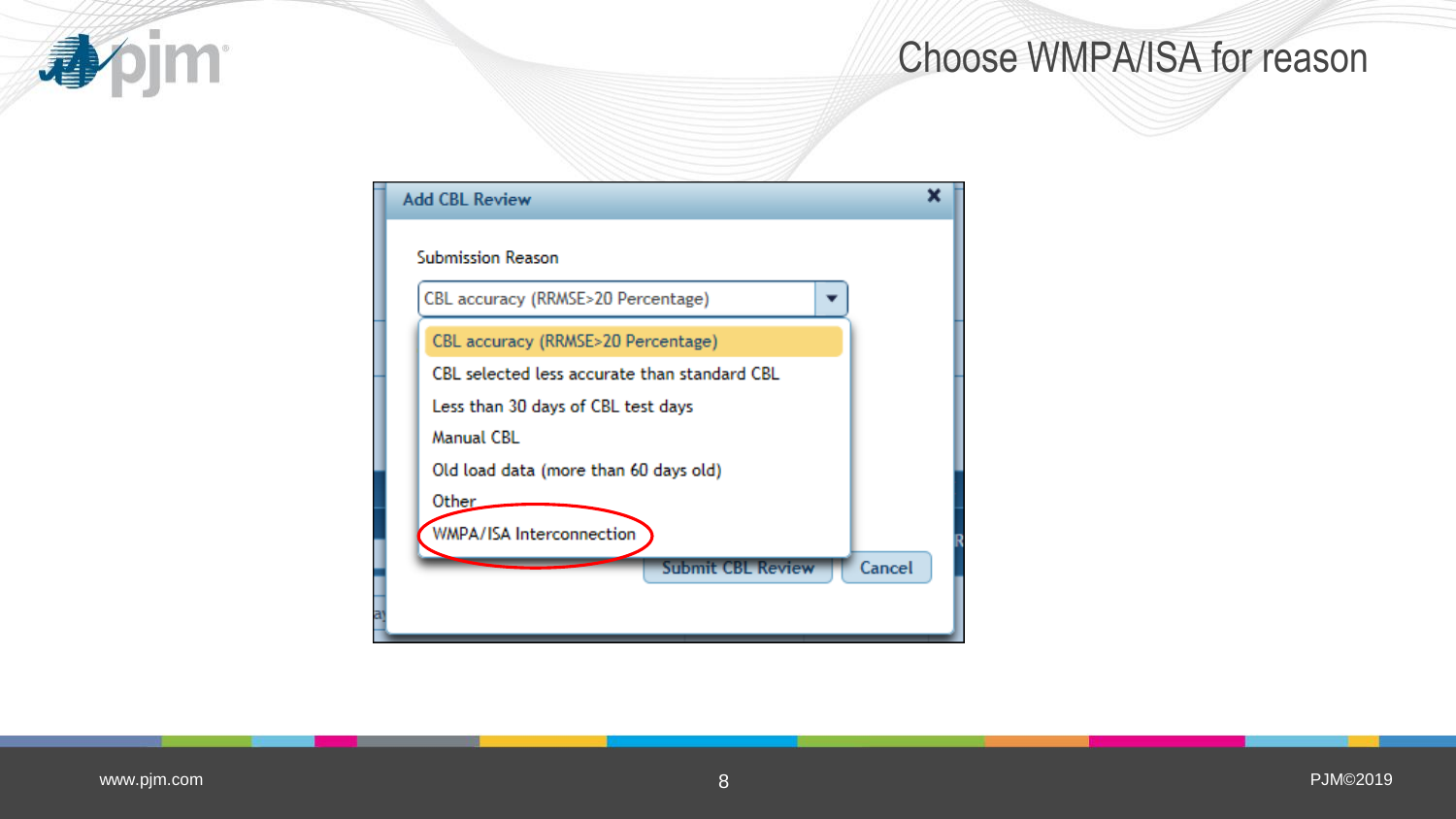### Web Service updates for the XSD

- <!-- Added : element **agreementType** which supports Generator Info -->
- <!-- Added : element **injectionRight** which supports Generator Info -->
- <!-- Added : type **generatorAgreementTypeEnum** enum for Generator / Battery Agreement Type -->
- <xs:complexType name="**generator**">
- <xs:sequence>
- <xs:element name="id" type="xs:long" minOccurs="0"/>
- <xs:element name="name" type="xs:string" minOccurs="0"/>
- <xs:element name="nonRetailBtmg" type="xs:boolean" minOccurs="0"/>
- <xs:element name="maxOutput" type="xs:double" minOccurs="0"/>
- <xs:element name="nameplate" type="xs:double" minOccurs="0"/>
- <xs:element name="backupGeneratorOnly" type="xs:boolean" minOccurs="0"/>
- <xs:element name="generatorType" type="xs:string" minOccurs="0"/>
- <xs:element name="fuelType" type="xs:string" minOccurs="0"/>
- <xs:element name="vintage" type="xs:long" minOccurs="0"/>
- <xs:element name="retrofitYear" type="xs:long" minOccurs="0"/>
- <xs:element name="permitStatus" type="tns:generatorPermitStatusEnum" minOccurs="0"/>
- <xs:element name="permitType" type="tns:generatorPermitTypeEnum" minOccurs="0"/>
- <xs:element name="**agreementType**" type="**tns:generatorAgreementTypeEnum**" minOccurs="0"/>
- <xs:element name="**injectionRight**" type="xs:double" minOccurs="0"/>
- <xs:element name="note" type="xs:string" minOccurs="0"/>
- </xs:sequence>
- </xs:complexType>